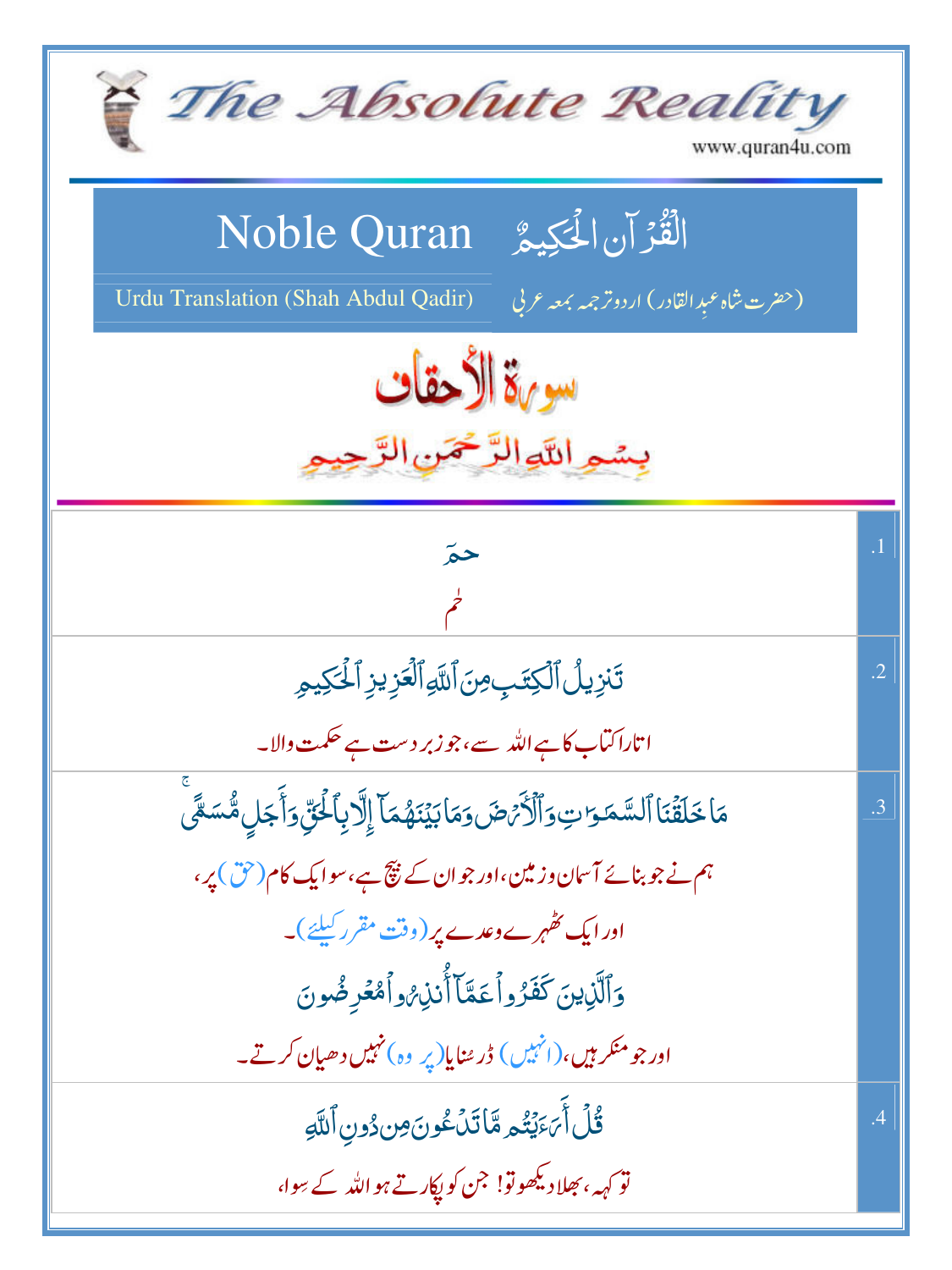| أَمُونِى مَاذَا خَلَقُواً مِنَ ٱلْأَمَ ضِ أَمَ لَهُمْ شِرُكٌّ فِى ٱلسَّمَوَاتِ                            |    |
|-----------------------------------------------------------------------------------------------------------|----|
| د کھاؤتومجھ کوانہوں نے کیابنایاز مین میں یاانکو کچھ ساحھا(شر کٹ) ہے آسانوں( کی تخلیق و تدبیر ) میں ؟      |    |
| ٲڬٛٮٙ۠ۅڹۣڔڮؾؘٮٟٟۊڹۊؘۑٞڸۿڹؘٲٲؙۉٲڷؘڎڒؚۊٟۊڹ؋ڶۄۭٳؚڹۘڂٛؽؿ۠ؽٙۻڔۊؚؾ                                              |    |
| لاؤمیرے پاس کوئی کتاب اس سے پہلے کی، یا چلا آ تاکوئی علم،اگر ہو تم سیچے۔                                  |    |
| وَمَنۡ أَضَلُّ لِمَّن يَدۡكُواۡۖ مِن دُونِ ٱللَّهِ مَن لَّا يَسۡتَجِيبُ لَمَّ إِلَىٰ يَوۡمِ ٱلۡقِيَّـمَةِ | .5 |
| اور اس سے (زیادہ) بہکا(گمر اہ) کون جو پکارے اللہ کے سواایسے کو کہ نہ پننچے اسکی پکار کو دن قیامت تک،      |    |
| وَهُمۡ عَنرُ <i>عَ</i> آبِهِمۡ غَفِلُونَ                                                                  |    |
| اور ان کو خبر نہیں ان کے پکارنے کی۔                                                                       |    |
| وَإِذَا حُشِرَ ٱلنَّاسُ كَانُواْ لَهُمْ أَعۡدَ آَءَدَ كَانُواۡ بِعِبَادَتِهِمۡ كَفِرِينَ                  | .6 |
| اور جب لوگ جمع ہوں گے وہ (انکے معبود )ہوں گے انکے دشمن،اور ہوں گے اُن کے لپو جنے سے منکر ۔                |    |
| <b>وَإِذَاتُتُلَىٰعَلَيۡہِ مِمَّ</b> ءَايَتَنَابَيِّنَتِ                                                  |    |
| اور جب <sub>شن</sub> ا پئے ان کو ہماری با تیں کھلی،                                                       |    |
| قَالَ ٱلَّذِينَ كَفَرُواْ لِلْحَقِّ لَمَّا جَآءَهُمۡ هَذَاسِحۡرٌ مُّبِينٌ                                 |    |
| کہتے ہیں منکر سچی بات کو جب ان تک پہنچی، یہ جادوہے صر میح(کھلا)۔                                          |    |
| أَمْ يَقُولُونَ أَفْتَرَىٰكَ                                                                              | .8 |
| كيا كہتے ہيں ہہ بنالا پا(پہ قر آن)؟                                                                       |    |
|                                                                                                           |    |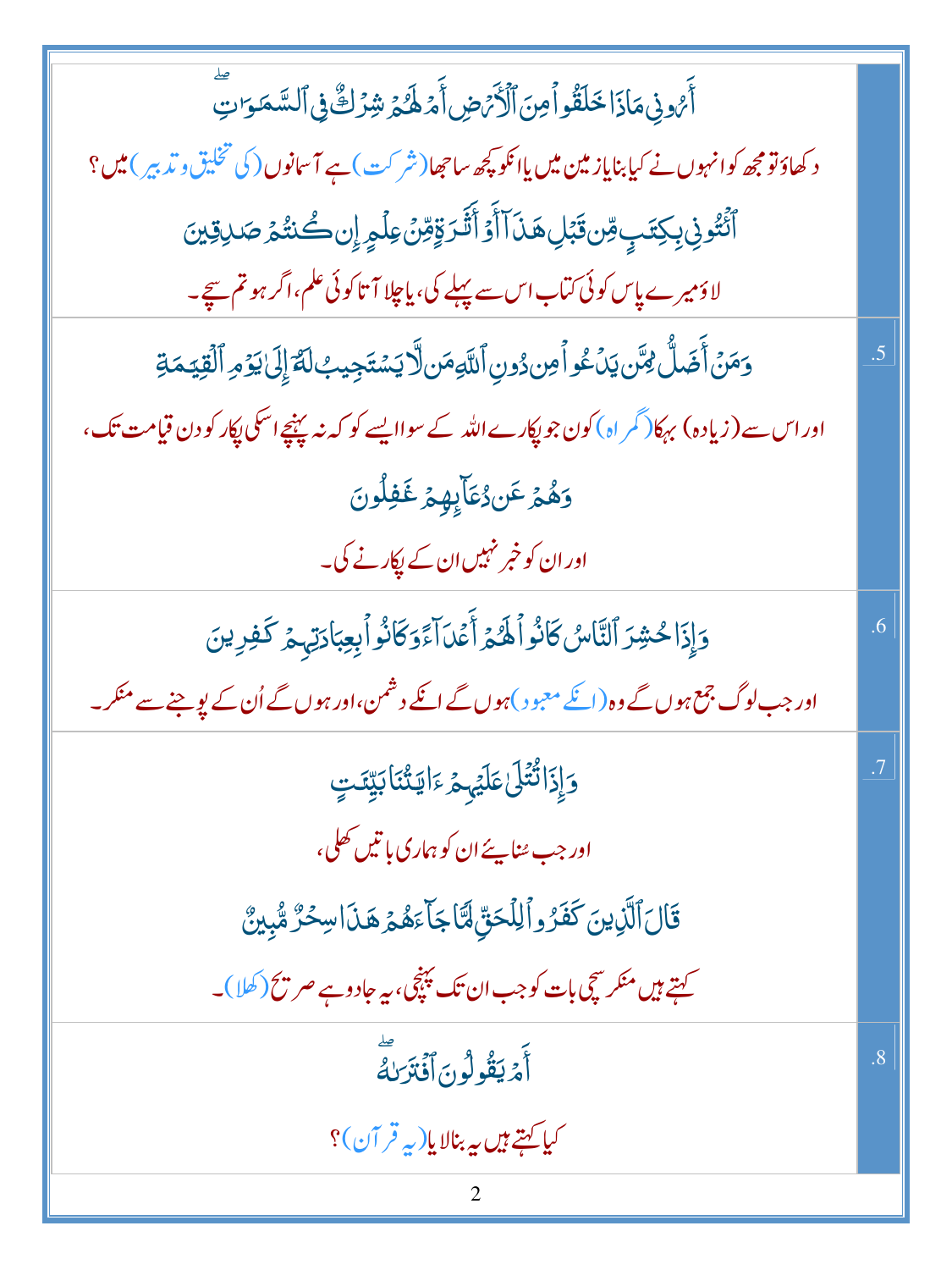| ڐٛڵٙٳڹٲۏ۬ <del>۫ٮ</del> ڗؽؚؾ۠ڡ۠ۏؘڶٳۥ۬ۧۿؘڸػۢۅڹ؈ۣڡؚڹٲڛؖؾڡۣٙ                                                 |     |
|-----------------------------------------------------------------------------------------------------------|-----|
| تو <sub>کہہ</sub> ،اگر میں بیہ بنالا یاہوں تو تم میر ابھلانہیں کرسکتے ،اللہ کے سامنے پچھ۔                 |     |
| ۿؙۊٲؘٛڡؘڶٙٙۿ؉ۣٙ؆ڷؙڤؚؠڞؙٛۅڽؘڣۣۑؖ                                                                           |     |
| اس کوخوب خبر ہے، جن باتوں میں لگے ہو۔                                                                     |     |
| ػۘڣؘۧڸ <sub>ڸ</sub> ڡؚۦٛۺؘ <sub>ڸ</sub> ۑڽؗٲؗٳؠٙؽ۬ؽؚۅؠؘؽؙڹٙػ۠ۿؖ <i>ؖ</i>                                  |     |
| وہ بس (کافی)ہے حق بتانے والامیرے تہمارے پیج۔                                                              |     |
| دَهُوَ ٱلۡغَفُورُ ٱلرَّحِيمُ                                                                              |     |
| اور وہی گناہ بخشامہر بان۔                                                                                 |     |
| ۛڐؙڶٞڡؘٵػ۠ڹٮ <i>ؾ۠</i> ڹؚٮؗٛڡؘۧٲڡؚۨڹؘٱڶڗ۠ۺڸ؋ڡؘٲٲٛڋ <i>ڹ</i> ؚؠڡڡؘٲؽڡؙۛۼڵ؋ۣۏؘڵٳڽؚػؙڡۨٙؖ                    | .9  |
| تو <sub>کہہ</sub> ، میں کچھ نیار سول نہیں آیا،اور مجھ کو معلوم نہیں،کیاہو ناہے مجھ سے،اور نہ تم سے ؟      |     |
| ٳؚڹٲڷؖڹؖۼٳٳؖڐڡؘٵؽۄۘڂؘ]ٙٳ۪ڶۣۜٙۊڡؘٲٲؘڹۧٵ۠ٳۭڷؖٲڹڗۑڒ۠ۺ۠ؠۣؿ۠                                                   |     |
| میں اسی پر جلتاہوں،جو حکم آتاہے مجھ کو،اور میر اکام یہی ڈرسنادیناکھول کر ( صاف صاف )۔                     |     |
| قُلۡ أَٰٓ ءَيۡتُمۡۚ إِن كَانَ مِنۡ عِنلِ ٱللَّهِ وَكَفَرۡ تُم بِهِۦ                                       | .10 |
| تو <sub>کہہ</sub> ، بھلادیکھوتو! اگر <sub>سے</sub> ہو اللہ کے ہاں سے اور تم نے اس کو نہیں مانا،           |     |
| <u>ۅٙۺؘ</u> ؠٮ <i>ٲ</i> ۺؘٳۿؚڵٞ؋ؚڹ <i>ڹ۫ڹٙ</i> ٳۣ <i>ۺڔؔۦ</i> ٟؠڷٵٙڶ؋ؿ۬ڸڡؚٷٙٵڡ <i>ٞڹ</i> ؘۅٲۺؾؘػ۬ڹۯؘڐ۠؞ٙؖ |     |
| اور گواہی دے چکاا یک گواہ بنی اسر ائیل کاایک ایسی کتاب کی، پھر وہ یقین لا یا،اور تم نے غرور کیا۔          |     |
|                                                                                                           |     |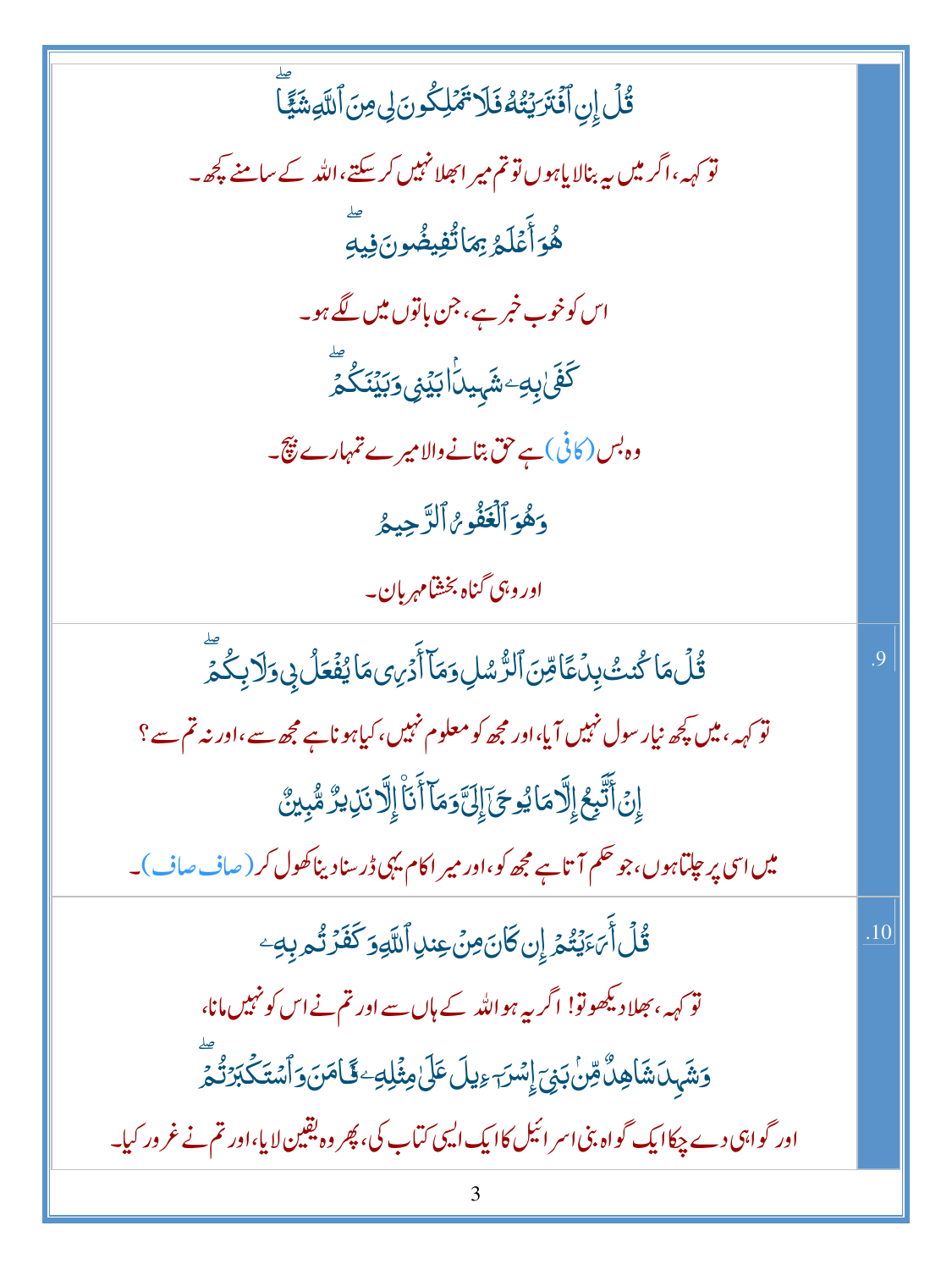| إِنَّ ٱللَّهَلَايَهَدِى ٱلْقَوْمَ ٱلظَّلِمِينَ                                                             |     |
|------------------------------------------------------------------------------------------------------------|-----|
| <mark>بیشک الل</mark> ه راه نهبیں دیتا گناہ گاروں کو۔                                                      |     |
| وَقَالَ ٱلَّذِينَ كَفَرُواْ لِلَّذِينَ ءَامَنُواْ لَوۡ كَانَ خَبْرَ امَّا سَبَقُونَآ إِلَيۡهِ              |     |
| اور کہنے لگے منکر ایمان والوں کو،اگر ریہ پچھ بہتر ہو تاتو بیہ نہ دوڑتے اس پر پہلے ہم سے۔                   |     |
| وَإِذَلَمَ يَهْتَلُواْيِهِ فَسَيَقُولُونَ هَذَآ إِفَكُ قَلِيمٌ                                             |     |
| اور جب راہ پر نہیں آئے اس کے بتانے سے، تو بیہ اب کہیں گے یہ حجھوٹ ہے مدت کا (پر انا)۔                      |     |
| <u>وَمِن قَبْلِهِ</u> ۦ كِتَبُ&سَىٰۤ إِمَامًاوَىَحْمَةً                                                    | .12 |
| اور اس سے پہلے کتاب موسیٰ کی ہے،راہڈالتی اور مہر (رحمت)۔                                                   |     |
| وَهَذَا كِتَبُ مُّصَدِّنٌ لِّسَانَا عَرَبِيَّالِيُّنذِيَ ٱلَّذِينَ ظَلَمُو أُوَبُشُرَىٰ لِلْمُحَسِنِينَ    |     |
| اور ایک بیر کتاب ہے اسکو سچّاکر ٹی، عربی زبان میں ، کہ ڈرسنائے گنا ہگاروں کواور خوشنخبر ی نیکی والوں کو۔   |     |
| إِنَّ ٱلَّذِينَ قَالُوآْ يَبُّنَا ٱللَّهُ ثُمَّ ٱسۡتَقَمُواۡفَلَا خَوۡ ثُ عَلَيۡهِمۡ وَلَاهُمۡ يَخۡزَنُونَ | .13 |
| مقرر (یقیناً) جنہوں نے کہا،رب ہمارااللہ ہے، پھر ثابت رہے،قونہ ڈرہے ان پر،اور نہ وہ غم کھائیں گے۔           |     |
| أُوَّلَبِكَ أَصْحَبُ ٱلْجُنَّةِ خَلِلِينَ فِيهَا                                                           | .14 |
| وہ ہیں بہشت کے لوگ،سد ار ہیں گے اس میں۔                                                                    |     |
| جَزَآءَٰ بِمَاكَانُواۡيَعۡمَلُونَ                                                                          |     |
| بدلہ اس کاجو (اٹمال) کرتے تھے۔                                                                             |     |
|                                                                                                            |     |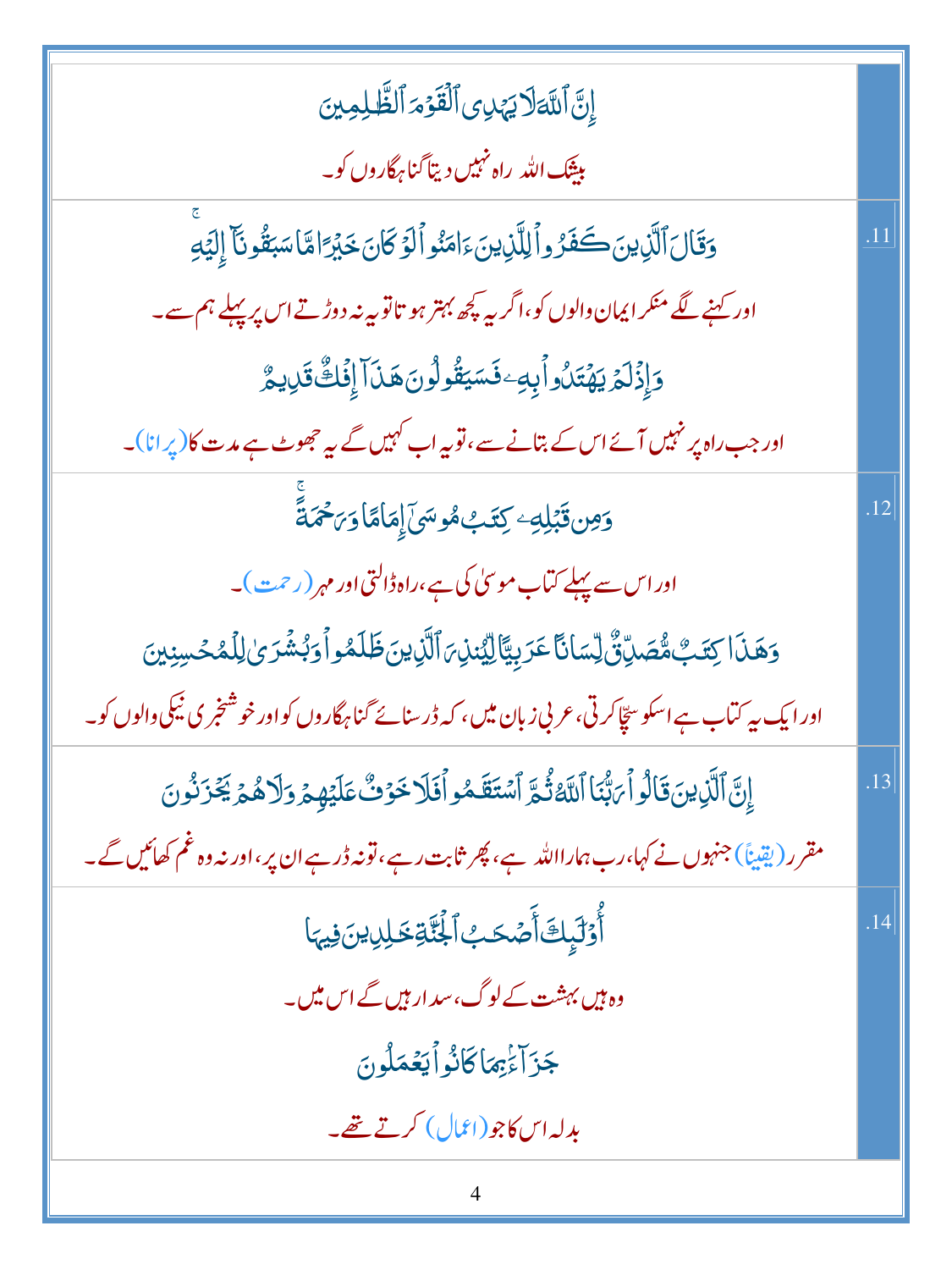| وَوَصَّيۡنَاۚ ٱلۡإِنسَسَ بِوَالِدَيۡهِ إِحۡسَنَآ                                                                    | .15 |
|---------------------------------------------------------------------------------------------------------------------|-----|
| اور ہم نے تقید ( تا کید ) کیاہے انسان کواپنےماں باپ سے بھلائی کا۔                                                   |     |
| <i>ڂ</i> ٙڶؾٙ <i>ڎٲ۠۠ۿ۠ۮ</i> ػ۠ۯۿٙٲۏؘۏؘۻؘۼؘؿ <i>ڎ۠</i> ػ۠ۯۿؖٲؖ                                                      |     |
| پیٹ میں رکھااس کواس کی ماں نے تکلیف سے ،اور جنااس کو تکلیف سے۔                                                      |     |
| وَحَمَّلُهُ وَفِصَلُهُ ثَلَثُونَ شَهْرًا                                                                            |     |
| اور حمل میں رہنااسکا،اور دو دھ چھوڑنا تیس مہینے میں ہے۔                                                             |     |
| <i>ڂۊ۠ۜڹٙ</i> ٳؚۮؘٳڹڶۼؘٲۧۺ۠ڷۜٷۏڹڶۼؘٲٙ <i>؆ڹ</i> ؚۼؾؾؘۺڹؘڐؘۘقؘٵڶ                                                     |     |
| یہاں تک جب پہنچااپنی قوّت کو،اور پہنچاچالیس بر س کو، کہنے ( دعاکر نے )لگا                                           |     |
| <i>؆</i> ڹؚٵؙۧۉٙڔؚ۫ۼۘڹٲۚڽؘٲۨۺ۫ڴۯڹۼڡؘؾؘڬٵڷؾؾٲۧٮ۬ۘۼڡ۫ؾؘٵؘ <i>ؾ۠</i> ؘۅؘٵؘڶۣڗڶڸٮؘٯۜٞ                                   |     |
| اے رب میرے! میر ی قسمت میں کر کہ شکر کروں احسان تیرے کاجو مجھ پر کیا،اور میرےماں باپ پر،                            |     |
| <u>ۅٙ</u> ٲؖڽٙٲؘۜۼڡؘڶؘڞڸػٵ <i>ڐؘۯ۫</i> ۻؘٮڡؗ۠ۏٲۧڞٙڸڂڸ؋ۣۮؙ؆ۣؾۜؾؚؖ                                                    |     |
| اور ىيە كەكروں نىك كام، جس سے توراضى ہو، نىك دے مجھ كواولا د مير ي۔                                                 |     |
| ٳؚڋۣٚڽ۠ڹٛڹؾٛٳ۪ڶؽٙڬؘۏٳؚڋۣٚ؈ؘٲڵۿۺڸڡؚؾ                                                                                 |     |
| میں نے توبہ کی تیر ی <i>طر</i> ف،اور میں ہوں تھم بر دار۔                                                            |     |
| أَوْلَيِكَ ٱلَّذِينَ نَتَقَبَّلُ عَنْهُمْ أَحۡسَنَ مَاعَمِلُواۡوَنتَجَاوَرُۢعَن سَيَّاتِہِمۡ فِیۡأَصۡحَبِٱلۡجُنَّةِ | .16 |
| (پے )وہ لوگ ہیں جن سے ہم قبول کرتے ہیں بہتر سے بہتر کام جو گئے ہیں اور معاف کرتے ہیں ہم بر ائیاں اُنگی،             |     |
|                                                                                                                     |     |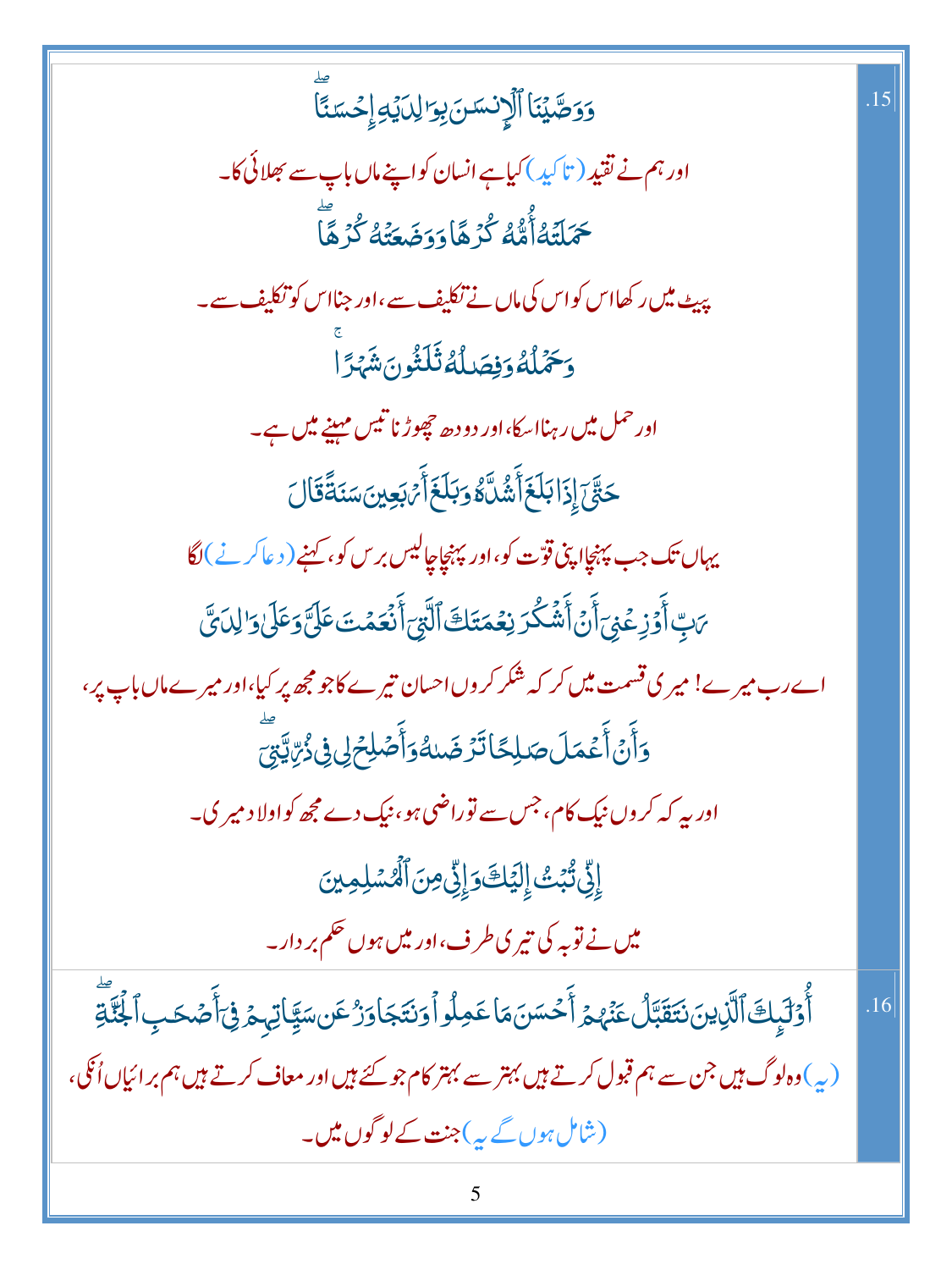وَعۡدَ ٱلصِّدۡدَٰٓنِ ٱلَّذِى كَانُوۡ ٱ یُوعَدُونَ (پ) سچاوعده(ہے)،جوان کوملناتھا۔ دَٱلَّذِى قَالَ لِمَالِدَيۡهِ أُفِّ لَكُمَاۤ أَتَعِدَانِنِىٓ أَنۡ أَخۡدَجَوَقَدۡ حَدَّلَتِ ٱلۡقُرُونُ مِن قَبۡلِ .17 اور جس شخص نے کہااپنےماں باپ کو، **میں بیز ار** ہوں تم سے کیامچھ کو وعدے دیتے (خوف دلاتے) ہو کہ میں نکالا جاؤں گا قبر سے اور گز ر چکی ہیں ا تنی سنگتیں (نسلیں ) مجھ سے پہلے۔ دَهُمَا يَسْتَغِيثَانِ ٱللَّهَ دَيۡلَكَ ءَامِنَ إِنَّ دَعۡلَ ٱللَّهِ حَقٌّ اور وہ دونوں(ماں باپ) فریاد کرتے ہیں اللہ سے کہ اے خرابی تیر کی توایمان لا بیٹک وعدہ اللہ کاٹھیک (ﷺ) ہے فَيَقُولُ مَاهَذَآ إِلَّآ أَسَطِيرُ ٱلْأَوَّلِينَ پھر ( مگر وہ ) کہتاہے ہیرسب نقلیں ( <u>قصے</u> ) ہیں پہلوں کی۔ أَوْلَبِكَ ٱلَّذِينَحَقَّ عَلَيۡهِمُ ٱلۡقَوۡلُ فِىٓأُمَمِ قَدۡ خَلَتۡ مِن قَبۡلِهِم مِّنَ ٱلۡجِنِّ وَٱلۡإِنسَ .18 (په)وه لوگ <del>بي</del>ں جن پر ثابت ہوئی بات (فیصلہ عذاب کا)شامل (ہو گئے ) اور (ان) فر قوں (امتوں) میں جو گزرے ہیں ان سے پہلے جِنّوں کے اور آدمیوں کے۔ إِنَّهِمْ كَانُواْتَحْسِرِينَ بیٹک وہ تھے ٹوٹے (خیارے)میں آئے۔ <u>وَلِ</u>حُلِّ دَىَجَتَّ لِّيَّا عَمِلُواً .19 اور ہر فرقے کے (ایک کے لیے) کئی درجے ہیں،اپنے کئے کاموں (اعمال) سے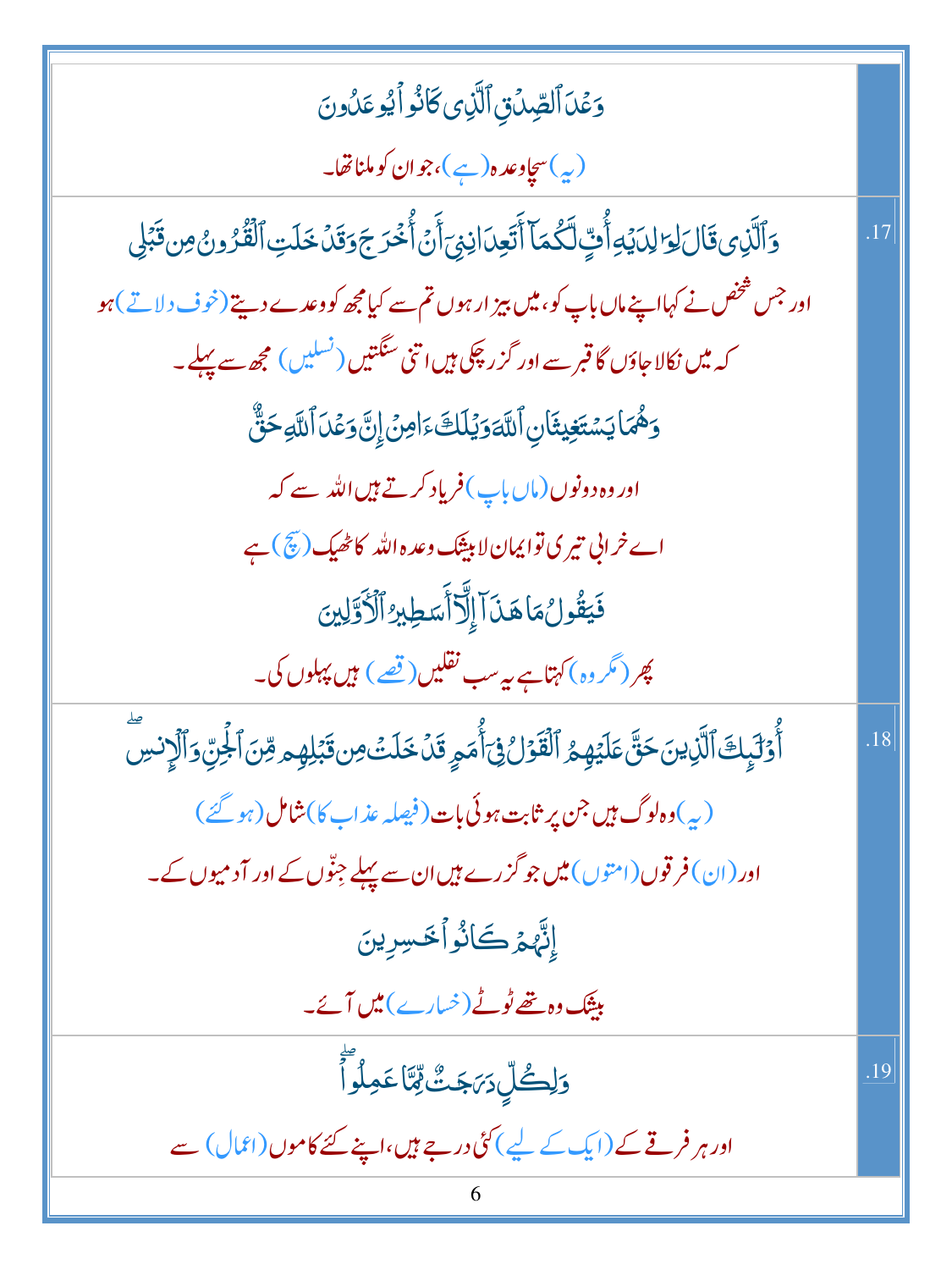| وَلِيُوَفِّيَهُمُ أَعۡمَلَهُمۡ وَهُمۡ لَايُظۡلَمُونَ                                                                 |     |
|----------------------------------------------------------------------------------------------------------------------|-----|
| اور تا $(\mathcal{L})$ بورادےان کو $(\mathcal{L})$ کام اُن کے $(\mathcal{S})$ اور ان پر ظلم نہ ہو گا۔                |     |
| وَيَوْمَ يُعْرَضُ ٱلَّذِينَ كَفَرُواْعَلَى ٱلنَّارِ                                                                  | .20 |
| اور جس دن لائے جائیں گے منکر آگ کے سرے پر۔                                                                           |     |
| (توان سے کہاجائے گا)                                                                                                 |     |
| أَذْهَبۡتُمۡ طَيِّبۡتِكُمۡ فِیۡحَیَاتِكُمُ ٱللَّٰٓنَٰٓیَاوَٱسۡتَمۡتَعۡتُم بِہَافَٱلۡیَوۡمَنۡجُزَوۡنَ عَذَابَٱلۡفُونِ |     |
| ضائع کئے تم نے اپنے مزے (اپنی <sup>نعمت</sup> یں)،اپنے دنیا کے جیتے،اور ان کوبرت (لطف اٹھا) چکے،                     |     |
| اب سزاپاؤگے ذلت کی مار ،                                                                                             |     |
| يَمَا كُنتُمْ تَسْتَكْبِرُونَ فِى ٱلْأَرْضِ بِغَيْرِ ٱلْحَقِّ وَيَمَا كُنتُمْ تَفَسُقُونَ                            |     |
| بدلہ ان کاجو تم غرور کرتے تھے ملک میں ناحق،اور اس کاجو تم بے حکمی کرتے تھے۔                                          |     |
| وَٱذۡ <i>كُرۡ</i> أَخَاعَادٍ إِذۡأَنذَہَ قَوۡمَهُ بِٱلۡأَحۡقَافِ                                                     | .21 |
| اور یاد کر عادے بھائی (ہو ڈ <sup>س</sup> کی)جب ڈرایااپنی قوم کواحقاف میں،                                            |     |
| <u>وَقَلۡ</u> خَلَتِ ٱلتَّٰٓلُّ ُ مِنۡ بَيۡنِ يَدَايۡهِ وَمِنۡ خَلۡفِهِ ۖ                                            |     |
| اور گزر چکے تھے ترانے (متنبہ کرنے)والے، آگے سے (پہلے بھی)اور پیچھے سے (بعد بھی)،                                     |     |
| أَلَاتَعُبُدُوٓاً إِلَّآ اللَّهَ إِنِّىٓأَخَاثُ عَلَيۡكُمۡ عَذَابَ يَوۡمٍ عَظِيمٍ                                    |     |
| کہ بند گی نہ کروکسی کی اللہ کے سوا۔ میں ڈر تاہوں تم پر آفت (عذاب) سے،ایک بڑے (ہولناک) دن کی۔                         |     |
|                                                                                                                      |     |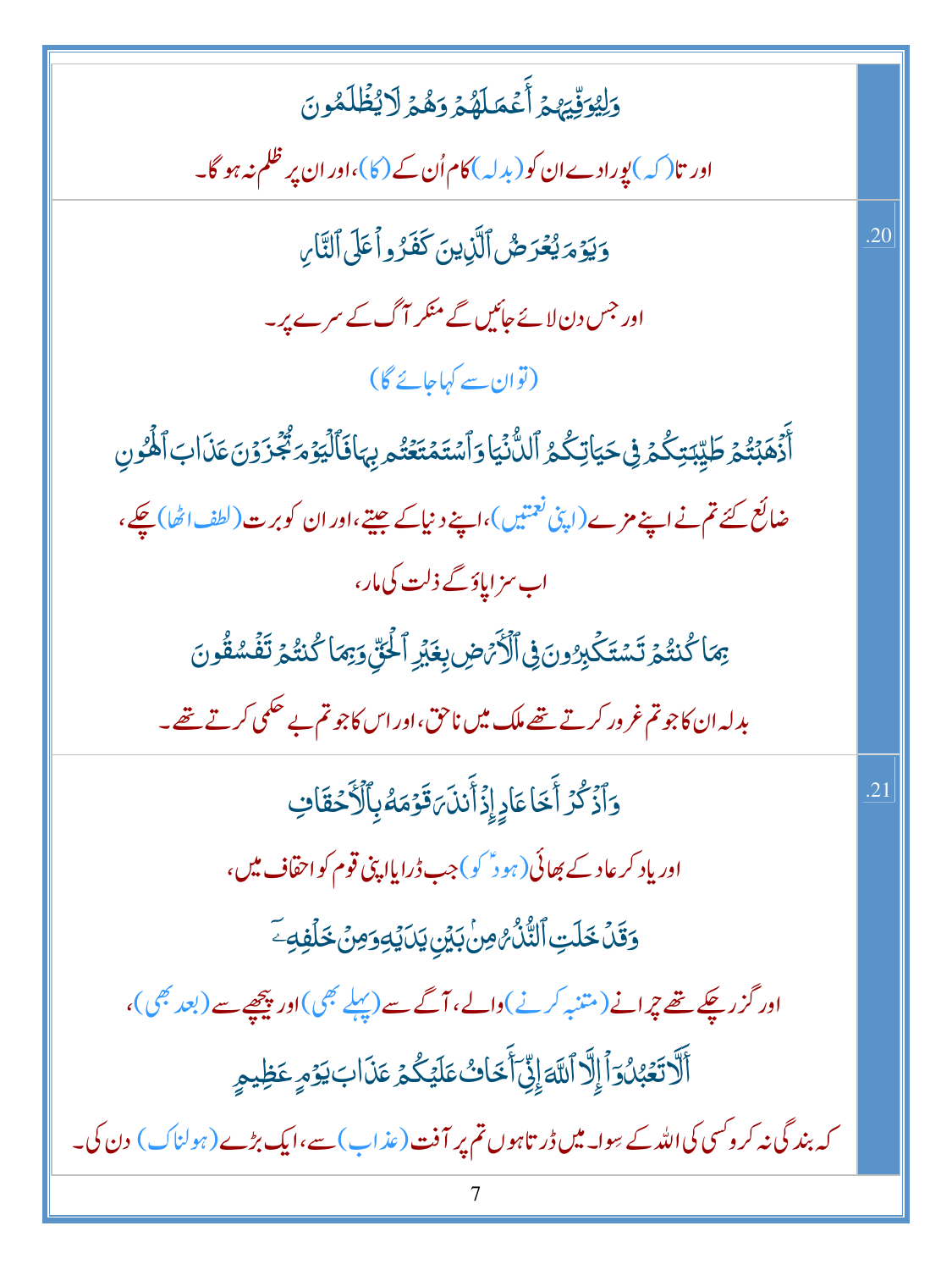| قَالُوَٱأَجِئۡتَنَالِتَأَفِكَنَاعَنَ ءَالِهَتِنَا                                            | .22 |
|----------------------------------------------------------------------------------------------|-----|
| بولے، کیا آیاہے ہم پاس کہ پھیرے (بہکارو)ہم کوہمارے ٹھاکر وں (معبو دوں) سے ؟                  |     |
| فَأَتِنَاءِمَاتَعِدُنَآ إِن كُنتَ مِنَ ٱلصَّدِقِينَ                                          |     |
| سولے آہم پر (وہ عذاب)،جووعدے(ڈراوا) دیتاہے،اگر ہے توسچا۔                                     |     |
| قَالَ إِنَّمَا ٱلۡعِلۡمُ عِندَاۚ اللَّهِ                                                     | .23 |
| (انہوں نے) کہا، بی <i>ہ خبر</i> (اس کا <sup>عل</sup> م) <b>تواللہ</b> ہی کوہے۔               |     |
| <b>ۯٲ۠ڹڵؚڂ۠ػ۠</b> ۄڡۜٙٵۧٲ۠ <i>ڹ۫</i> ڛڶٙٮ۠۠ڹؚ <i>ڢ</i>                                       |     |
| اور میں پہنچادیتا(رہا)ہوں جو کچھ دیامیرے ساتھ،                                               |     |
| <u>و</u> َلَكِنِّيَ أَيَائُكُمُ قَوْمًا تَجُهَلُونَ                                          |     |
| لیکن میں دیکھتاہوں، تم لوگ نادانی کرتے ہو۔                                                   |     |
| فَلَمَّا بَأَوَّةُ عَارِضًا مُّسْتَقَٰبِلَ أَوْدِيَتِهِمْ قَالُواْ هَذَا عَارِضٌ مُّْطِرُنَا | .24 |
| پھر جب دیکھااُس (عذاب) کوابر ( کی صورت میں )سامنے آیااُن کے نالوں (وادیوں ) کے،              |     |
| بولے پہ ابر ہے ہم پر بر سے گا۔                                                               |     |
| <b>بَلۡ هُوَمَا</b> ۤ ٱسۡتَغۡجَلۡتُم بِهِۦ                                                   |     |
| کوئی(ہر گز) نہیں! یہ وہ ہے جس کی تم شابی( جلدی) کرتے تھے۔                                    |     |
| بِ يِحْفِيهَا عَذَابٌ أَلِيمٌ                                                                |     |
| باؤ(ہواکاطوفان)ہے جس میں ڈ کھ کی مار (عذاب)ہے۔                                               |     |
| 8                                                                                            |     |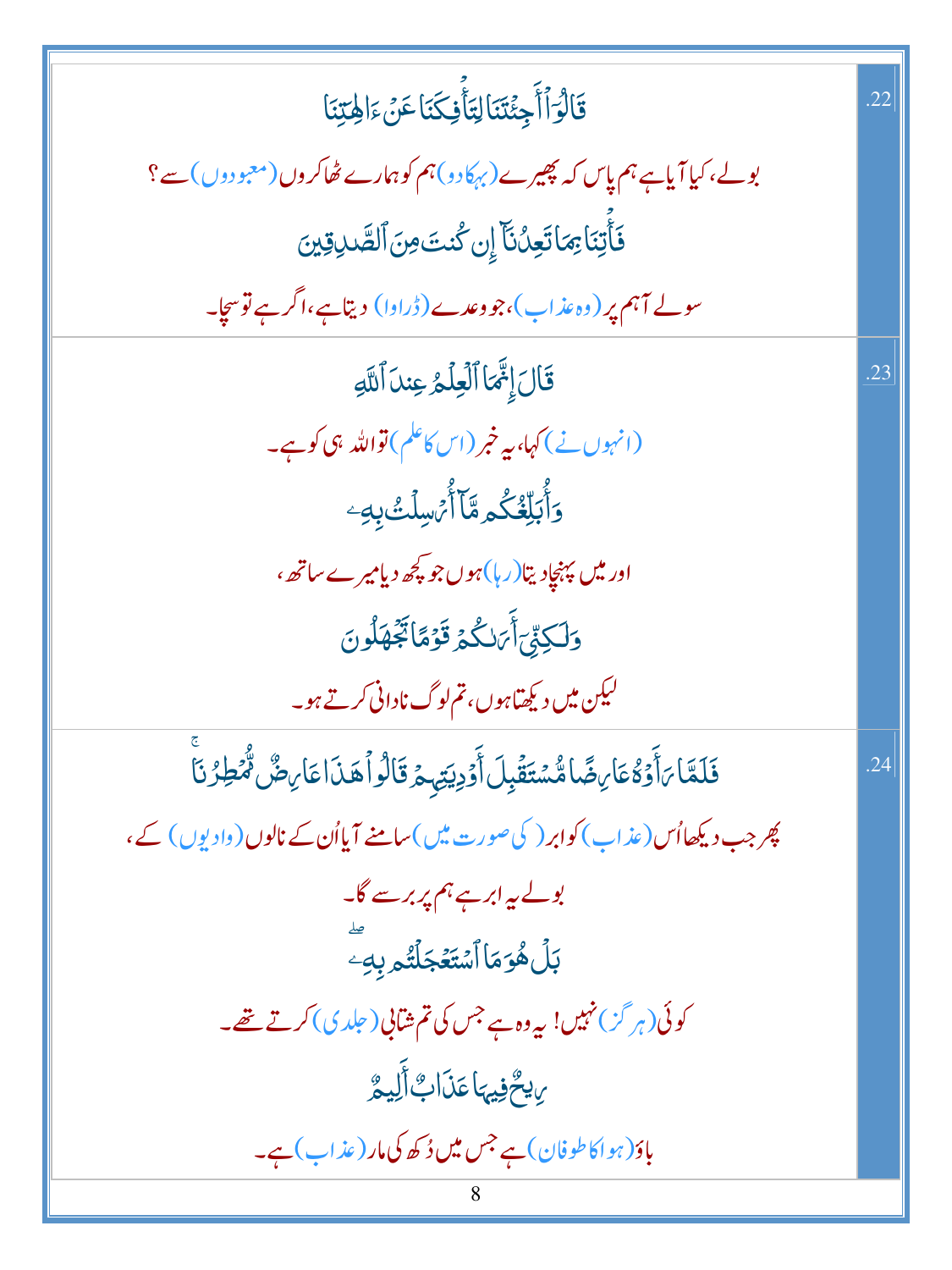| <i>ڐٛۮۊڴڶۜۺؘۨ<sub>ٛػؚ</sub>ڔؚٳٲۧۿؘڔ؆ؚۑٙۨ</i> ؠؘٳڣؘٲۧڞ <i>ڹڂ</i> ۅٲڷٳؽڗؽٙٳٳ۠ڷۿؘڛڮڹ۠ۿۄۨ                                          | 25  |
|--------------------------------------------------------------------------------------------------------------------------------|-----|
| ا کھاڑ مارے ہر چیز کواپنے رب کے حکم سے ، پھر کل کورہ گئے ، کوئی نظر نہیں آ تاسوائے انکے گھروں کے۔                              |     |
| كَذَا لِكَ نَجُزِى ٱلْقَوْمَ ٱلْمُجْرِمِينَ                                                                                    |     |
| یوں ہم سزادیتے ہیں گناہگارلو گوں کو۔                                                                                           |     |
| <u>و</u> َلَقَلۡمَكَّنَّـٰهُمۡ فِيمَآ إِنۥَّكَّنَّـٰكُمۡ فِيهِ                                                                 | .26 |
| اور ہم نے مقد ور (اختیار) دیئے تھے ان کو،جو تم کو مقد ور نہیں دیے،                                                             |     |
| وَجَعَلْنَاهَ هُمَّ سَهُمَّا وَأَبْصَدَّ اوَأَنِّى َةً                                                                         |     |
| اور ان کو دیئے تھے کان اور آ <sup>می</sup> ھیں،اور دل۔                                                                         |     |
| فَمَآ أَغۡنَى عَنۡهُمۡ سَمۡعُهُمۡ وَلَآ أَبۡصَدُهُمۡ وَلَآ أَيۡىٰٓتُهُم مِّن شَىۡۦۚ إِذۡ كَانُو أَيَجۡحَدُونَ بِٓايَتِ ٱللَّهِ |     |
| پھر کام نہ آئے ان کو کان ان کے نہ آنکھیں ان کی نہ دل ان کے کسی چیز میں ،                                                       |     |
| کہ تھے اس پر منکر ہوتے اللہ کی باتوں سے،                                                                                       |     |
| وَحَاقَ بِهِم مَّاكَانُواْبِهِۦ <sub></sub> يَسْتَهْزِءُونَ                                                                    |     |
| اور اُلٹ پڑی ان پر جس بات سے ٹھٹھا( مذ ااق) کرتے تھے۔                                                                          |     |
| وَلَقَدۡ أَهۡلَكۡنَامَاحَوۡلَكُم مِّنَ ٱلۡقُدَىٰ                                                                               | .27 |
| اور ہم کھیا( ہلاک کر) چکے ہیں جتنی تمہارے آپ پاس ہیں بستیاں                                                                    |     |
| وَصَرَّفُنَا ٱلْأَيَتِ لَعَلَّهُمۡ يَرۡ جِعُونَ                                                                                |     |
| اور پھر سُنائیں ان کو با تیں، شاید وہ پھر ائیں۔                                                                                |     |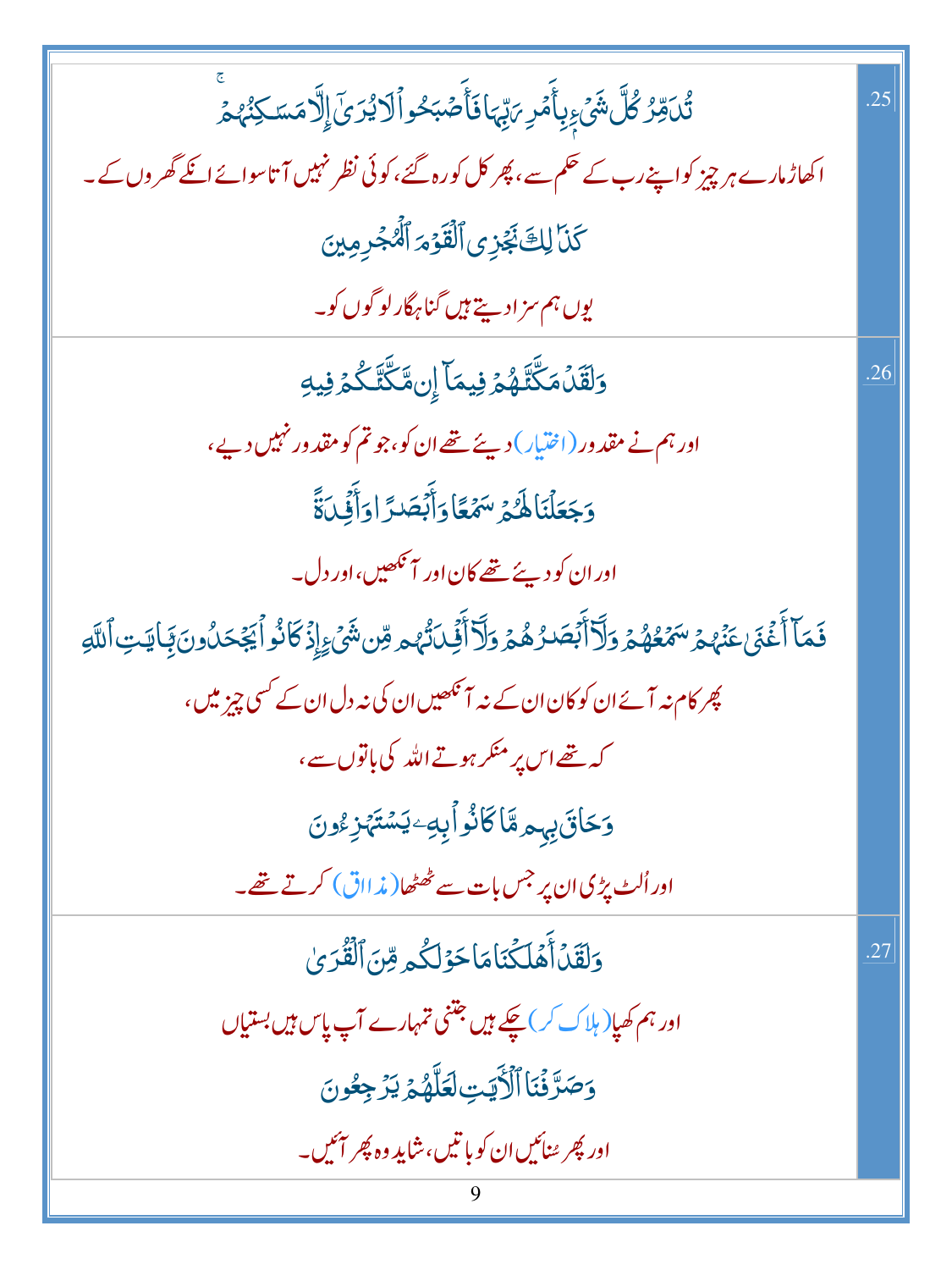| فَلَوْلَانَصَرَهُمُ ٱلَّذِينَ أَتَّخَذُواً مِن دُونِ ٱللَّهِ قُرۡبَانَاۚ ءَالِهَةَ                     | .28 |
|--------------------------------------------------------------------------------------------------------|-----|
| پھر کیوں نہ مد د (کو) پہنچے ان کی، جن کو پکڑ اتھااللہ سے ورے ( قریب) در حیہ یانے کو یوجنا؟             |     |
| ڹڷ <b>ؘڞٙڵؖ</b> ۅٲٝۼؘؠ۠ۿۄۨٙ                                                                            |     |
| کوئی نہیں! گم ہوئے اُن سے۔                                                                             |     |
| وَذَٰ لِكَ إِفۡكُٰهُمۡ وَمَاكَانُواۡ لَيۡفُنَّرُونَ                                                    |     |
| اوریږی حجوٹ تھاان کا،اور جو باند ھتے تھے۔                                                              |     |
| دَ إِذْصَرَفُنَا إِلَيْكَ نَفَرًا مِّنَ ٱلْجِنِّ يَسْتَمِعُونَ ٱلْقُرْءَانَ                            | .29 |
| اور جب متوجہ کر دیئے ہم نے تیری طرف کتنے لوگ جِنّوں میں سے،سننے لگے قر آن۔                             |     |
| فَلَمَّا حَضَرُ وهُقَالُوَأَأَنصِتُواً                                                                 |     |
| پھر جب پہن <u>چ</u> بولے، چپ رہو۔                                                                      |     |
| فَلَمَّا قُضِىَ وَلَّوۡاۡۚ إِلَىٰ قَوۡمِهِم مُّنذِىِ اِنَ                                              |     |
| چر جب تمام ہوا( قر آن کی تلاوت )،اُلٹے گئے اپنی قوم کوڈر سناتے                                         |     |
| قَالُو أَيَنقَوۡمَنَآ إِنَّاسَمِعۡنَا كِتَبَاۤأُنزِلَ٥ِنۡ بَعۡلِمُوسَىٰمُصَدِّقَالِّمَابَيۡنَ يَدَيۡدِ | .30 |
| بولے اے قوم ہماری! ہم نے سُنی ایک کتاب،جواُتری ہے موسیٰ کے بعد ،سچاکرتی سب اگلیوں کو،                  |     |
| يَهْدِيَ إِلَى ٱلْحَقِّ وَإِلَىٰ طَرِيقٍ مُّسْتَقِيمٍ                                                  |     |
| سچھاتی( بتاتی) سچادین،اور ایک راہ سیدھی۔                                                               |     |
|                                                                                                        |     |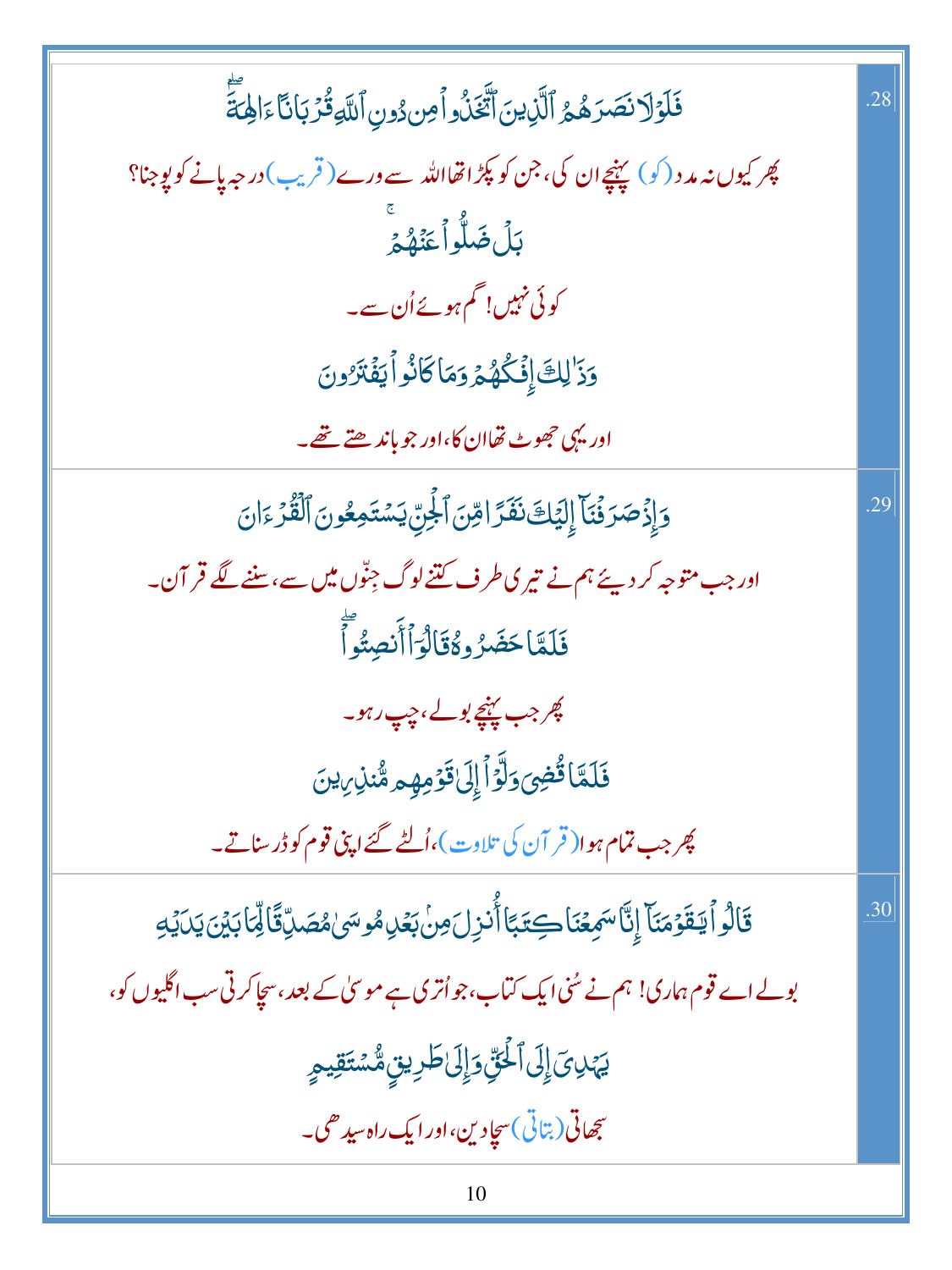| <b>يَقَوْمَنَآ أَجِيبُواْدَاعِ َاْللَّهِوَءَامِنُواْبِهِ</b> ۦ                                                                             | .31 |
|--------------------------------------------------------------------------------------------------------------------------------------------|-----|
| اے قوم ہماری! مانواللہ کے ( کی طرف ) بلانے والے کو،اور اس پر یقین لاؤ                                                                      |     |
| يَغۡفِرۡ لَكُم مِّن ذُنُوبِكُمۡ وَيُجِرۡ كُم مِّنۡ عَذَابِ أَلِيمِ                                                                         |     |
| کہ بخشے تم کو پچھ گناہ تمہارے،اور بچائے تم کوایک دُ کھ کی مار (عذاب) سے۔                                                                   |     |
| وَمَن لَا يُجِبُ دَاعِيَ ٱللَّهِ فَلَيۡسَ مِمۡعَجِزٍ فِى ٱلۡأَرۡصِ وَلَيۡسَ لَهُ مِن دُونِهِۦ ٓ أَوۡلِيَآءَ                                | .32 |
| اور جو کوئی نہ مانے گااللہ کے بلانے والے کو، تووہ نہ تھکاسکے گا بھاگ کر زمین میں،                                                          |     |
| اور کوئی نہیں اس کواس کے سِوامد د گار۔                                                                                                     |     |
| ٲؙٚۏ <i>ٙڷ</i> ؠٟڬ؋ۣۻٙڶڸؚڡ۠ۨڹؚؾۣ                                                                                                           |     |
| وہ <sup>لو</sup> گ بھٹکتے ہیں صر پ <sup>س</sup> ج۔                                                                                         |     |
| أَوَلَمُ يَرَوُاْأَنَّ ٱللَّهَ ٱلَّذِى خَلَقَ ٱلسَّمَوَاتِ وَٱلْأَمَّصَ وَلَمُ يَعۡىَ بِخَلَقِهِنَّ بِقَلِيَ عَلَىٰٓ أَن يُجُىَ ٱلۡمَوۡنَّ | .33 |
| کیانہیں دیکھتے کہ وہ اللہ جس نے بنائے آسان اور زمین،اور نہ تھکاان کے بنانے میں                                                             |     |
| وہ(کر)سکتا( قادر)ہے کہ جلاوے(زندہ کرے)مُ دے۔                                                                                               |     |
| <b>ڹڸٙٳ۪ڹؖ</b> ۠ڡ۠ٵٙڶڴڸ؋ڵۿ <sub>ٷٷ</sub> ؚؾڔؠڒ۠                                                                                            |     |
| کیوں نہیں وہ ہر چیز کر سکتاہے۔                                                                                                             |     |
| وَيَؤْمَ يُعْرَضُ ٱلَّذِينَ كَفَرُواْعَلَى ٱلتَّارِ                                                                                        | .34 |
| اور جس دن سامنے لاپئے منکر وں کو آگ کے۔                                                                                                    |     |
| 11                                                                                                                                         |     |